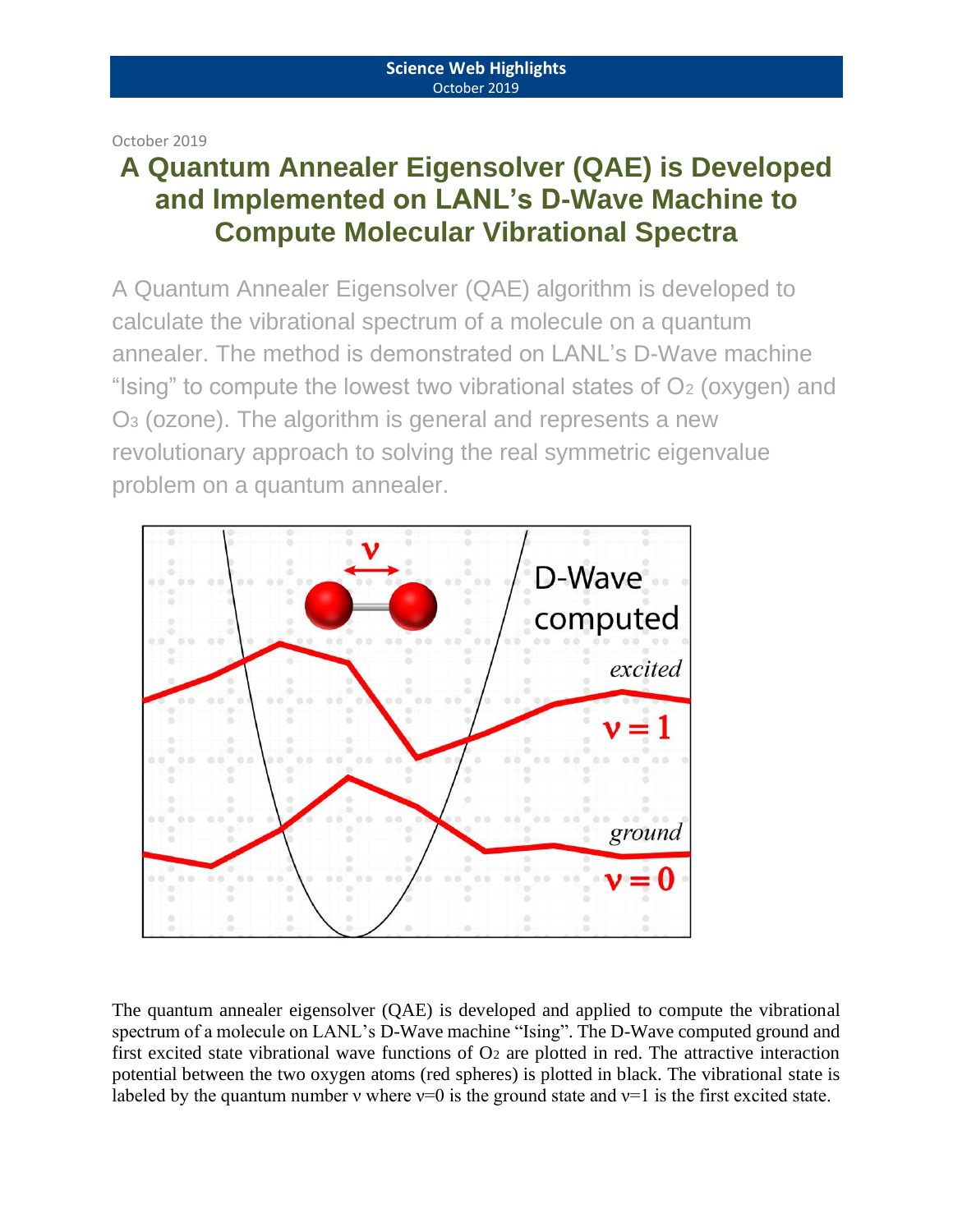## **The Science**

Until recently molecular energy calculations using quantum computing hardward have been limited to gate-based quantum computers. In this work, a new methodology is presented to calculate the vibrational spectrum of a molecule on a quantum annealer. The key idea of the method is a mapping of the ground state variational problem onto an Ising or quadratic unconstrained binary optimation (QUBO) problem by expressing the expansion coefficients for the molecular vibrational basis functions using spins or qubits. The algorithm is general and represents a new revolutionary approach for solving the real symmetric eigenvalue problem on a quantum annealer. The method is applied to two chemically important molecules: O2 (oxygen) and and O<sup>3</sup> (ozone). Once the ground vibrational state is computed, spectral transformations are applied to compute the excited vibrational states. A key feature of the algorithm is the wave function normalization which is implemented by introducing an additional constraint to the QUBO functional. The weight multiplying the normalization constraint is optimized classically. The performance of the algorithm is quantified on both a hardware quantum annealer (LANL's D-Wave machine "Ising") and a software based classical annealer. Extension of the algorithm to higher dimensions is also explicitly demonstrated for an N-dimensional harmonic oscillator for N ≤ 5. Noise simulations are performed which quantify the differences in performance between the hardware annealer (D-Wave machine) and noise-free classical software annealer.

### **The Impact**

There are three key issues which limit practical applications using current generation NISQ (Noisy Intermediate Scale Quantum Devices): a) The small number of available qubits (which limits the problem size), (b) The large amount of noise present (which limits the accuracy), and (c) The lack of algorithms or techniques which map standard problems (such as the eigenvalue problem) onto the quantum hardware. Issues (a) and (b) are hardware technology issues which improve with each generation of quantum devices. Issue (c) is a theoretical challenge which is the focus of this work. Specifically, how does one map the standard variational eigenvalue problem which is prevalent throughout chemistry and physics onto a quantum annealer? The QAE algorithm developed and demonstrated in this work shows explicitly how to peform this mapping. The problem size and accuracy of the results based on QAE will continue to improve dramatically with the hardware improvements (a) and (b) discussed above.

## **Research Details**

We used qbsolv as the software classical QUBO solver and the D-Wave 2000Q as the hardware quantum solver. The underlying qbsolv algorithm is a combination of Tabu search and a backbonebased method inspired by Glover, et al. The latter one is used for partitioning the original (large) QUBO into smaller sub-QUBOs. The only modification we did was to increase the span of partitioning to 1 (the hard-coded value is 0.214). The number of repeats in the stopping criterion is  $N_{rep} = 104$ . The hardware was accessed using qOp stack: qbsolv, DW library and SAPI. Although